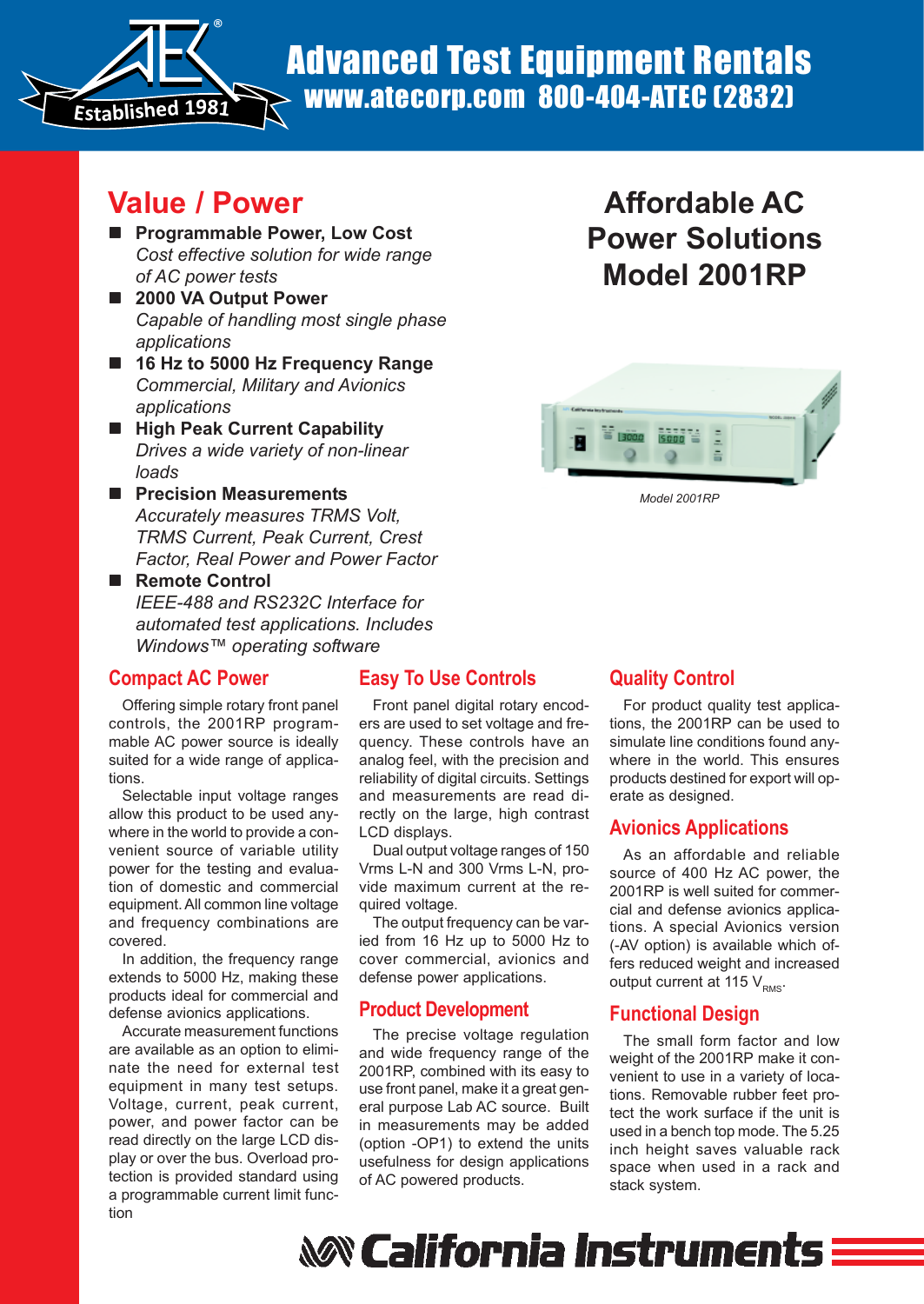# **2001RP - For Easy Transient Programming**



*Drop transient causes output voltage to drop to zero for a user specified period*



*Voltage Surge transient causes output voltage to surge.*



*Frequency Sweep transient causes the output frequency to change at a user specified rate.*



*Voltage Sweep transient causes output voltage to change at a programmed rate.*

# **Extensive Transient Control1**

With the addition of the remote control interface option, RP Series units are capable of producing transients with a high degree of user programmability. Setting up transient programs is facilitated by a Windows™ Graphical User Interface program that allows amplitude, frequency and event duration to be programmed from a PC. Time resolution is 1 ms (0.001 sec) with a minimum time interval ranging from 1 to 40 ms, depending on the transient type. Maximum transient time intervals are 9999 seconds. Transient programming allows the effects of common line disturbances such as voltage surges, sags, drop-outs and frequency fluctuations on the unit under test to be evaluated.

#### **Precision Measurements**

For bench or automated test equipment (ATE) applications, the 2001RP can be ordered with the -OP1 option, offering both IEEE-488 and RS232C remote control interfaces as well as extended measurements. These measurements are available from the front panel and over the bus. The 2001RP uses closed case calibration for both output and measurement calibration, lowering cost of ownership.

# **SCPI Protocol Programming Commands**

All functions of the 2001RP are programmable over the available IEEE-488 or RS232C interface. For example, the following tasks can be performed over the bus:

- Set voltage to any level
- Change frequency
- Generate voltage dropouts, sags or surges
- Measure TRMS current, peak current, crest factor, TRMS voltage, true power, apparent power and power factor
- Recall eight complete instrument setups from non-volatile memory
- Adjust current limit value
- Lock the front panel to prevent operator interference
- Switch between high and low voltage range
- Drop output voltage at specific phase angles for specified durations

# **Application Software**

Windows™ application software is included with the -OP1 option package. This easy to use graphical interface program provides complete

control over all instrument functions using the RS232C or IEEE-488 interface. With enhanced capabilities such as output sequencing, data logging and transient generation, many applications can be addressed without

|                        | PARP AC Source GUI - Model = 2001RP                                      | <b>HOM</b>                      |
|------------------------|--------------------------------------------------------------------------|---------------------------------|
|                        | File System Output Measurements Applications Help<br><b>DGGGGGGYPAQY</b> |                                 |
| -Front Panel Controls: |                                                                          | Measurements:                   |
| Vote                   | 120.0                                                                    | 120 D <sup>V</sup><br>1082.4 NY |
| Frag                   | 400.0                                                                    | 12.010 Arms<br>0.771 PF         |
| OurLim                 | H20                                                                      | 29.567 Aplc<br>$2.49$ CF        |
| - Things:              | <b>Output:</b>                                                           | -Registers:<br><b>C Save</b>    |
| <b>CLISDD V</b>        | $C$ off<br>G. ON<br><b>F. 150 V.</b>                                     | FF Rece<br>Exec.                |
| <b>Fragt Panel</b>     | Front Panel Displays:                                                    | W <b>California</b>             |
| <b>V</b> Locked        | Peak Current                                                             |                                 |
| Reache                 |                                                                          | 1/7.59<br>2.22 PM<br>Simulation |

the need to write *so*ftware@ws™ Graphical User Interface software included with *option package OP1.*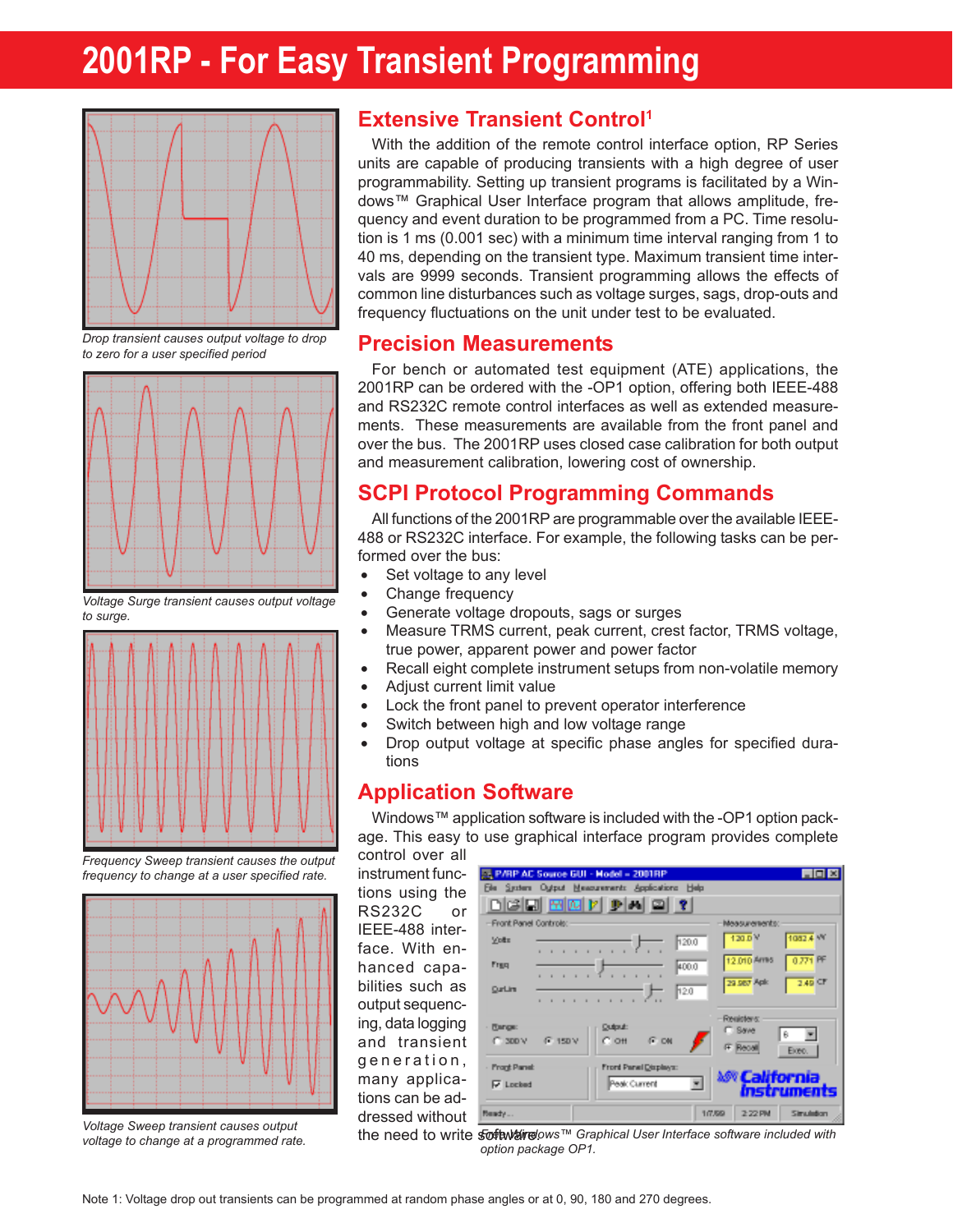### **California Instruments**

*Total Customer Satisfaction is the goal of all California Instruments' employees. It is the driving force behind everything we do. This not only affects the product that you purchase from California Instruments, but everything about your interface with the company. Our applications engineers are ready to assist you with your AC power application. With over 35 years of experience designing and building precision AC power supplies, chances are we can meet your needs and exceed your expectations. The same dedication to customer satisfaction you will find in our applications group also permeates our modern manufacturing facility where our products are carefully built. No unit leaves our factory without being thoroughly tested to ensure quality, reliability and conformance to specifica-*



# **Specifications**

| Parameter                                                                                                   | <b>2001RP</b>                                                                            | <b>Unit</b>       |  |  |
|-------------------------------------------------------------------------------------------------------------|------------------------------------------------------------------------------------------|-------------------|--|--|
| <b>Controller</b><br><b>Type</b>                                                                            | Programmable                                                                             |                   |  |  |
| Controls                                                                                                    | <b>Digital Encoders</b>                                                                  |                   |  |  |
| Readouts                                                                                                    | dual 4 digit LCD's                                                                       |                   |  |  |
| Non Volatile Setups (with -OP1 option)                                                                      | 1(8)                                                                                     |                   |  |  |
| <b>Output</b><br><b>AC Power</b>                                                                            | maximum<br>2000                                                                          | VA                |  |  |
| <b>Load Connection</b>                                                                                      | floating neutral<br>Rear panel terminal block                                            |                   |  |  |
|                                                                                                             | Universal front panel sockets<br>optional                                                |                   |  |  |
| <b>Voltage</b><br>High / Low range                                                                          | (except -AV and -LZ options)<br>$0-300/0-150$                                            | V RMS             |  |  |
| Accuracy                                                                                                    | 16 Hz - 100 Hz<br>± 0.1                                                                  | %FS               |  |  |
|                                                                                                             | 100 Hz - 5000 Hz<br>± 0.2                                                                | $%$ FS            |  |  |
| Resolution<br><b>Load Regulation</b>                                                                        | 0.1<br>± 0.1<br>remote sense                                                             | V<br>$%$ FS       |  |  |
| Line Regulation                                                                                             | 10 % Line change<br>± 0.02                                                               | $%$ FS            |  |  |
| T.H.D. (into a<br>resistive load)                                                                           | 16 Hz - 100 Hz<br>0.5 typ./ 1.0 max.<br>$0.5 + 0.5$ /KHz.<br>100 Hz - 5000 Hz            | $\%$<br>$\%$      |  |  |
| Output Noise                                                                                                | $< 0.1$ typ.                                                                             | V RMS             |  |  |
| Frequency                                                                                                   |                                                                                          |                   |  |  |
| Range Std model                                                                                             | $16 - 5000$<br>(see V-F rating chart)<br>2001RP-LZ<br>$16 - 500$                         | Hz<br><b>Hz</b>   |  |  |
| Accuracy                                                                                                    | ± 0.02                                                                                   | $\%$              |  |  |
| Resolution                                                                                                  | 16.00 Hz - 80.00 Hz<br>0.01                                                              | Hz                |  |  |
|                                                                                                             | 0.1<br>80.1 Hz - 800.0 Hz<br>800 Hz - 5000 Hz<br>1                                       | <b>Hz</b><br>Hz   |  |  |
| <b>Current</b> (see I-V rating chart)                                                                       |                                                                                          |                   |  |  |
| <b>RMS Current</b>                                                                                          | High / Low V range<br>6.7/13.4                                                           | A RMS             |  |  |
| <b>Peak Current</b>                                                                                         | High / Low V range<br>22.2 / 44.5                                                        | A                 |  |  |
| <b>Protection</b><br>Adj. Current limit                                                                     | Resolution<br>0.1                                                                        | A RMS             |  |  |
|                                                                                                             | <b>Modes</b><br>Const. Current or Const. Volt                                            |                   |  |  |
| Over Temperature<br>Over Voltage                                                                            | V<br>$\sqrt{}$                                                                           |                   |  |  |
| <b>Input</b>                                                                                                |                                                                                          |                   |  |  |
| Connection                                                                                                  | Rear panel terminal block                                                                |                   |  |  |
| Line Voltage<br>Line Current                                                                                | 107/115 V or 208/230 V ± 10%<br>2 wire+GND<br>$<$ 35 @ 96V, $<$ 30 @ 115V, $<$ 15 @ 230V | V RMS<br>A RMS    |  |  |
| Line Frequency                                                                                              | 47 - 440                                                                                 | Hz                |  |  |
| Holdup Time                                                                                                 | 10                                                                                       | ms                |  |  |
| Isolation<br>1350 / 2200<br>V<br>Input to Chassis/Output<br>(* Requires Option -OP1)<br><b>Measurements</b> |                                                                                          |                   |  |  |
| Current                                                                                                     | Range Low /High<br>4.000 / 15.00                                                         | A RMS             |  |  |
|                                                                                                             | $0.2$ % FS + 0.3 % rdng<br>Accuracy                                                      |                   |  |  |
| Peak Current*                                                                                               | Resolution<br>0.001 / 0.01<br>Range Low / High<br>12.00 / 50.0                           | A RMS<br>A        |  |  |
|                                                                                                             | Accuracy<br>$0.5\%$ FS + 0.5 % rdng                                                      |                   |  |  |
| Voltage*                                                                                                    | Resolution<br>0.01 / 0.1<br>$0 - 300$<br>Range                                           | Α<br>V RMS        |  |  |
|                                                                                                             | $0.1\%$ FS + 0.05 % rdng<br>Accuracy                                                     |                   |  |  |
| Power*                                                                                                      | Resolution<br>0.1<br>Range Low / High<br>800 / 2000                                      | V RMS<br>W        |  |  |
|                                                                                                             | 0.5 % FS<br>Accuracy                                                                     |                   |  |  |
|                                                                                                             | Resolution<br>0.2                                                                        | W                 |  |  |
| Power Factor*                                                                                               | $0.00 - 1.00$<br>Range<br>Resolution<br>0.01                                             |                   |  |  |
| (* Requires Option -OP1)<br><b>Remote Control</b>                                                           |                                                                                          |                   |  |  |
| Interface*                                                                                                  | RS232C and IEEE-488                                                                      |                   |  |  |
|                                                                                                             | <b>IEEE Functions</b><br>SH1, AH1, T8, L3, RL2<br>RS232C settings<br>19200,8,n,1         |                   |  |  |
|                                                                                                             | <b>SCPI</b><br>Command Language                                                          |                   |  |  |
| Remote Inhibit*<br>Function Strobe*                                                                         | Output shut down<br>TTL in, active low<br>On V or F change<br>TTL out, active low        | BNC<br><b>BNC</b> |  |  |
| <b>Physical</b>                                                                                             |                                                                                          |                   |  |  |
| Dimensions                                                                                                  | <b>HxWxD</b><br>5.25/133 x 19/483 x 22/560                                               | in/mm             |  |  |
| Weight (net)<br>Vibration and Shock                                                                         | 73/33<br>Designed to meet NSTA-1A                                                        | lbs / kg          |  |  |
| Temperature                                                                                                 | Operating<br>0 to 40                                                                     | $^{\circ}$ C      |  |  |
|                                                                                                             | Storage<br>$-40$ to $+85$                                                                | $^{\circ}$ C      |  |  |

*Voltage, Current and Frequency rating charts* Note: Specifications shown are valid over an ambient temperature range of 25°±5°C.